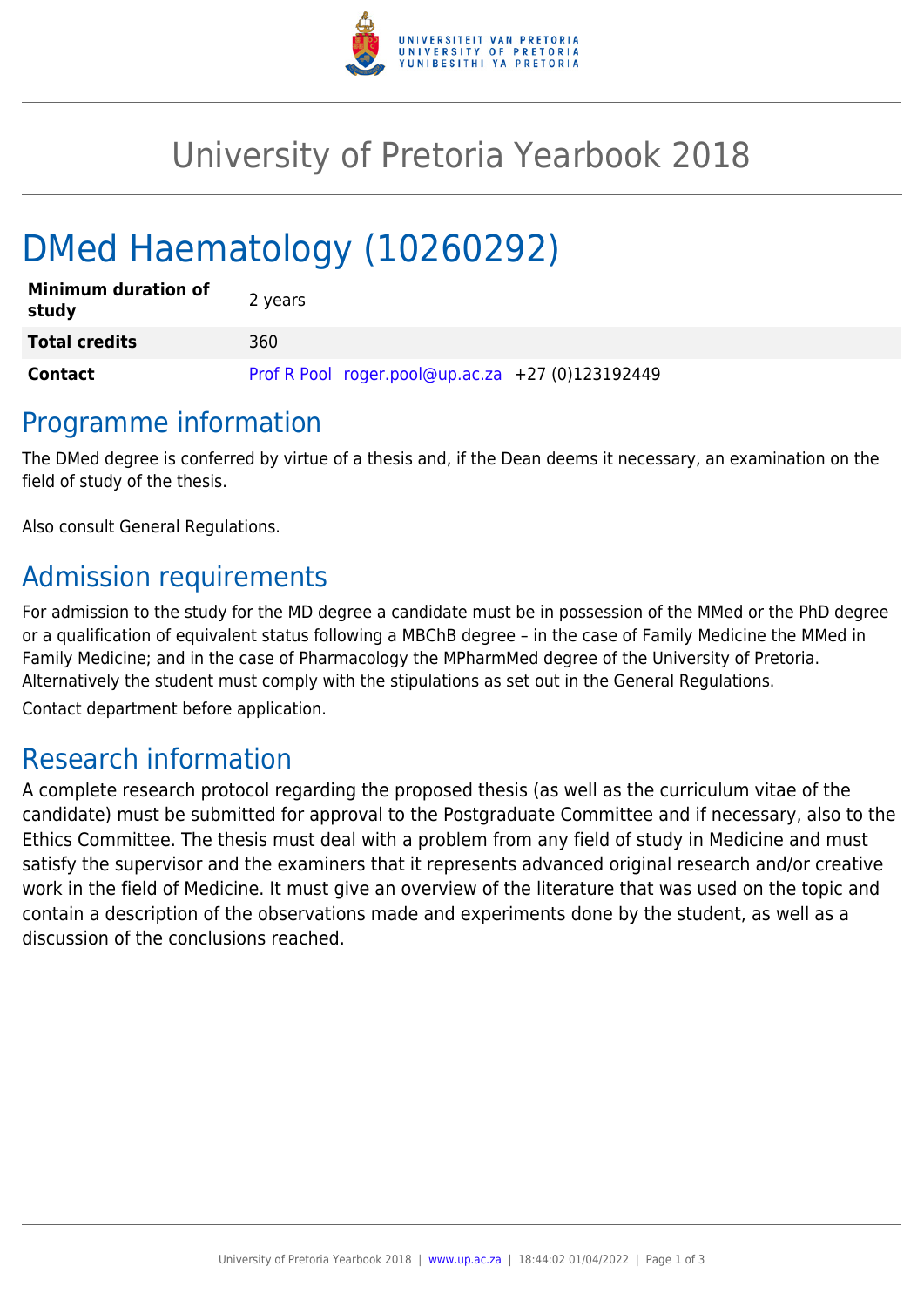

### Curriculum: Year 1

**Minimum credits: 360**

#### **Core modules**

[Thesis: Haematology 990](https://www.up.ac.za/yearbooks/2018/modules/view/HEM 990) (HEM 990) - Credits: 360.00